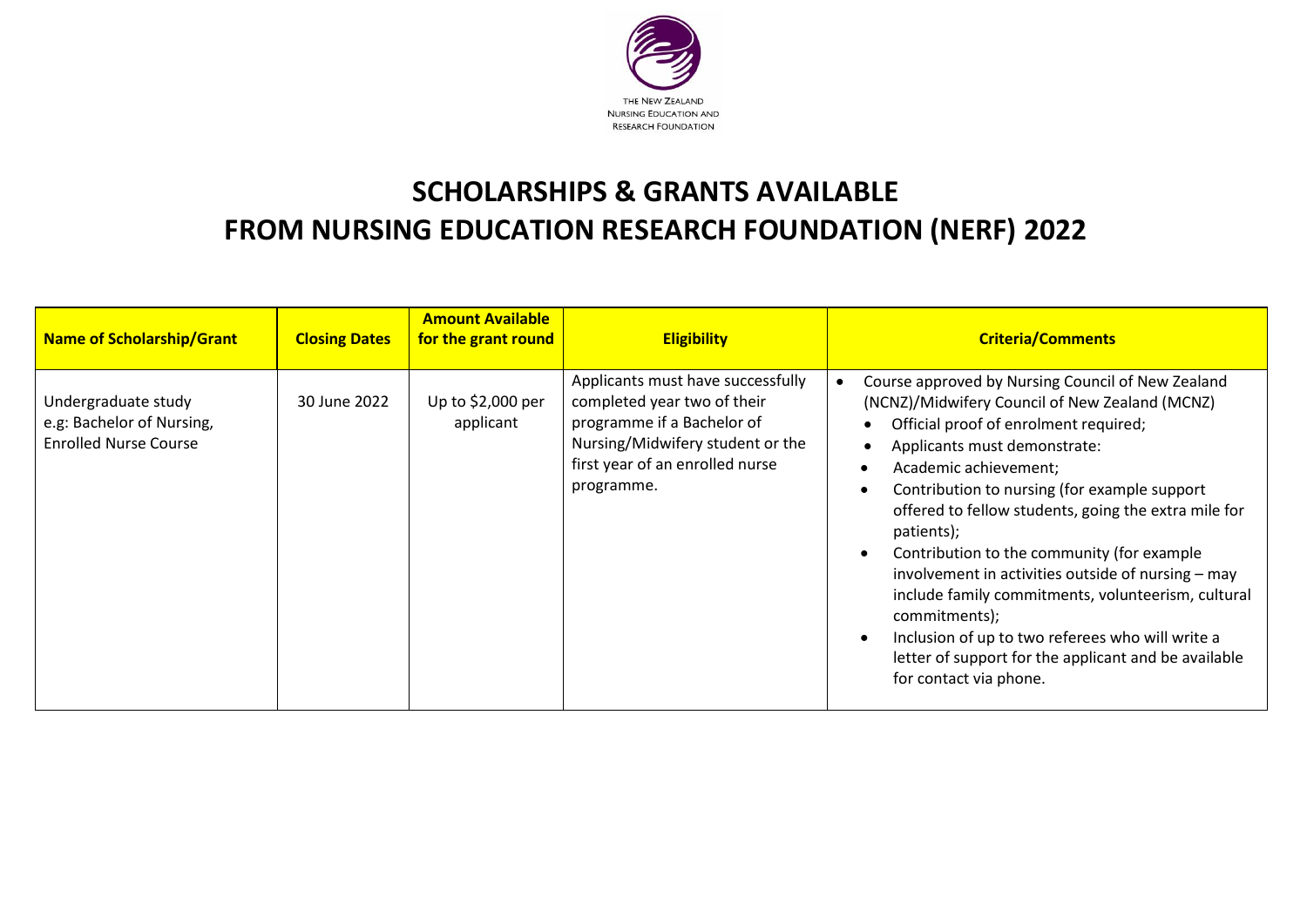| Name of Scholarship/Grant                                                                                              | <b>Closing Dates</b> | <b>Amount Available</b><br>for the grant round | <b>Eligibility</b> | <b>Criteria/Comments</b>                                                                                                                                                                                                                                                                       |
|------------------------------------------------------------------------------------------------------------------------|----------------------|------------------------------------------------|--------------------|------------------------------------------------------------------------------------------------------------------------------------------------------------------------------------------------------------------------------------------------------------------------------------------------|
| Postgraduate study; Post-<br>registration Study, PG Cert, PG<br>Dip, Masters, PhD                                      | 30 June 2022         | \$10,000                                       | RM, RN             | Course approved by relevant professional body<br>Contributes to nursing/midwifery/healthcare in New<br>Zealand Proof of enrolment required                                                                                                                                                     |
| Short courses/conferences for<br>qualified nurses/midwives<br>(E.g: Level 700 post-registration<br>courses qualifying) | 30 June 2022         | \$6,250                                        | RN, RM or EN       | Conference/short course will benefit<br>nursing/midwifery/healthcare in New Zealand<br>Evidence of enrolment/attendance receipt required<br>Level 700 Post-registration courses qualify for this grant                                                                                         |
| <b>Travel</b>                                                                                                          | 30 June 2022         | \$250                                          | RN, RM or EN       | Travel nationally or internationally for the purpose of<br>benefiting nursing/midwifery/healthcare in New Zealand<br>Itinerary including dates and location. Purpose of travel<br>and costs must be included<br>Does not include travel for purposes of undergraduate<br>or postgraduate study |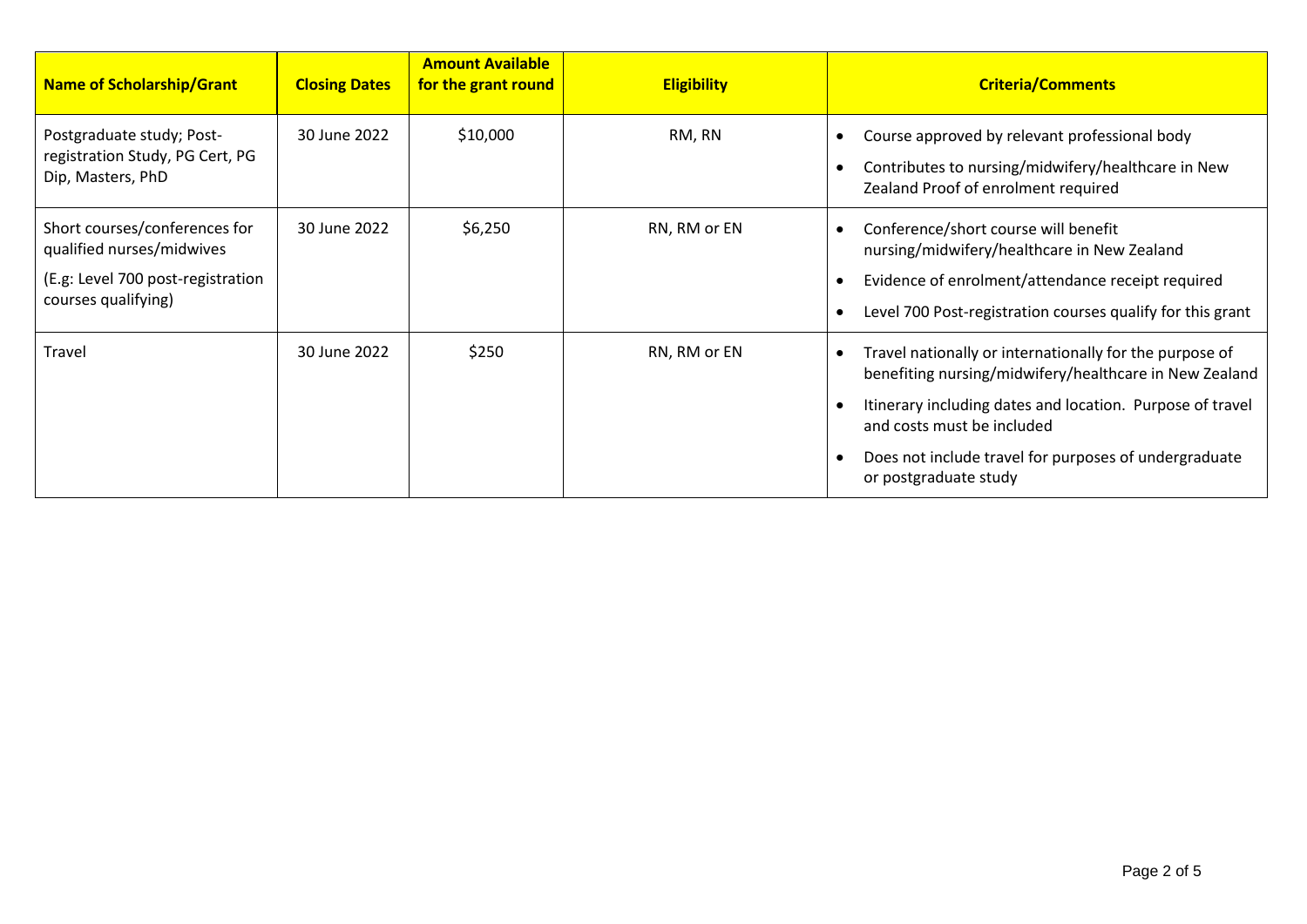| <b>Name of Scholarship/Grant</b>                      | <b>Closing Dates</b>           | <b>Amount Available</b><br>for the grant round | <b>Eligibility</b>                                             | <b>Criteria/Comments</b>                                                                                                            |
|-------------------------------------------------------|--------------------------------|------------------------------------------------|----------------------------------------------------------------|-------------------------------------------------------------------------------------------------------------------------------------|
| Conference organisers and/or<br><b>Speakers Grant</b> | Available in<br>February 2023  | \$4,500                                        | Conference for RN, RM, EN or<br><b>Student Nurses/Midwives</b> | Conference for nurses/midwives and/or student<br>$\bullet$<br>nurses/midwives                                                       |
|                                                       |                                |                                                |                                                                | Held in New Zealand (preference given to NZNO<br>$\bullet$<br>affiliated groups)                                                    |
|                                                       |                                |                                                |                                                                | Evidence of partnership with Maori in conference<br>$\bullet$<br>planning                                                           |
|                                                       |                                |                                                |                                                                | May need to be repaid if conference makes profit.<br>$\bullet$                                                                      |
|                                                       |                                |                                                |                                                                | NERF/NZNO logos will need to be included in publicity<br>$\bullet$                                                                  |
| Research                                              | Not available for<br>2022      |                                                | RN, RM, EN or Student<br>Nurses/Midwives                       | Contributes to nursing/midwifery/healthcare in New<br>$\bullet$<br>Zealand                                                          |
|                                                       |                                |                                                |                                                                | Recognition of Te Tiriti o Waitangi, with implications for<br>Maori considered and demonstrated in planning                         |
|                                                       |                                |                                                |                                                                | Robust design and methodology<br>$\bullet$                                                                                          |
|                                                       |                                |                                                |                                                                | Evidence of ethics approval<br>$\bullet$                                                                                            |
|                                                       |                                |                                                |                                                                | Researcher time will only be paid if paid time for<br>research is not in job description & applicant not in full<br>time employment |
|                                                       |                                |                                                |                                                                | Does not cover computer hardware/electronic<br>$\bullet$<br>equipment                                                               |
| <b>Emergency Grants</b>                               | Available from 1<br>April 2022 | Up to \$500                                    | RN, RM, EN or Student<br>Nurses/Midwives                       | Small amounts of money available quickly for specific<br>$\bullet$<br>one-off expenses essential to support study or practice       |
|                                                       |                                |                                                |                                                                | Clearly exceptional and unexpected circumstances<br>$\bullet$                                                                       |
|                                                       |                                |                                                |                                                                | Supporting letter required<br>$\bullet$                                                                                             |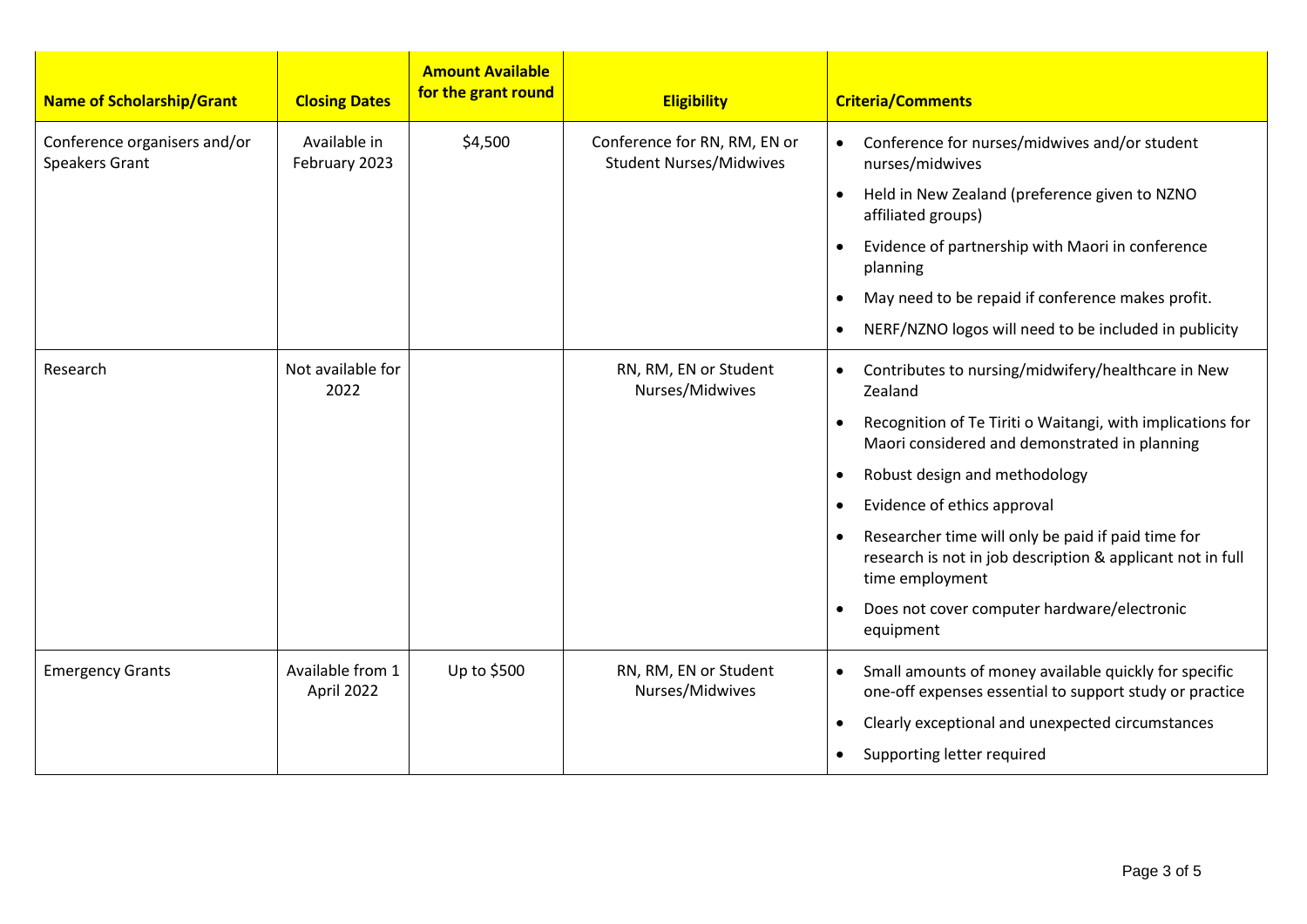| <b>Name of Scholarship/Grant</b>        | <b>Closing Dates</b>      | <b>Amount Available</b> | <b>Eligibility</b>                       | <b>Criteria/Comments</b>                                                                                                                                                                                  |
|-----------------------------------------|---------------------------|-------------------------|------------------------------------------|-----------------------------------------------------------------------------------------------------------------------------------------------------------------------------------------------------------|
| <b>Innovation Fund</b>                  | Not available for<br>2022 |                         | RN, RM, EN or Student<br>Nurses/Midwives | Will contribute to nursing/midwifery/healthcare in New<br>$\bullet$<br>Zealand                                                                                                                            |
|                                         |                           |                         |                                          | Recognition of Te Tiriti o Waitangi, with implications for<br>$\bullet$<br>Maori considered                                                                                                               |
|                                         |                           |                         |                                          | Detailed timeline & budget required<br>$\bullet$                                                                                                                                                          |
| Margaret May Blackwell                  | Available mid             | \$10,000                | RN working in child                      | Exemplar, CV + 2 referee letters to be included<br>$\bullet$                                                                                                                                              |
| Fellowship                              | 2023                      |                         | health (0-5 years old)                   | Nominated by employer<br>٠                                                                                                                                                                                |
| <b>Travel and Study</b>                 |                           |                         |                                          | Need to indicate how knowledge gained will be publicised<br>$\bullet$                                                                                                                                     |
|                                         |                           |                         |                                          | Employing agency to be encouraged to grant leave on pay up<br>$\bullet$<br>to 3 months                                                                                                                    |
|                                         |                           |                         |                                          | Final decision made by Trustees of the Margaret May<br>$\bullet$<br><b>Blackwell Estate.</b>                                                                                                              |
| <b>Margaret Nicholls Grant</b>          | Available<br>October 2022 |                         | Any member of NZNO                       | • Must be relevant to the work of NZNO Members                                                                                                                                                            |
|                                         |                           |                         |                                          | • Activity is relevant to the practice of nursing, midwifery or<br>healthcare in NZ                                                                                                                       |
| McCutchan Trust Scholarship             | Available<br>October 2022 | <b>TBA</b>              | <b>RN</b>                                | • Please see the separate document on the website "Criteria<br>for McCutchan Trust Scholarship Applications" for a full list of<br>criteria and requirements prior to completing the application<br>form. |
| Catherine Logan Memorial<br>Scholarship | Available in              | \$1,700                 | <b>RN</b>                                | NZ RN undertaking postgraduate study related to<br>$\bullet$<br>Perioperative care                                                                                                                        |
|                                         | February 2023             |                         |                                          | Qualified RN working/studying in the Perioperative area<br>$\bullet$                                                                                                                                      |
|                                         |                           |                         |                                          | Evidence of enrolment in the study programme you are<br>$\bullet$<br>undertaking                                                                                                                          |